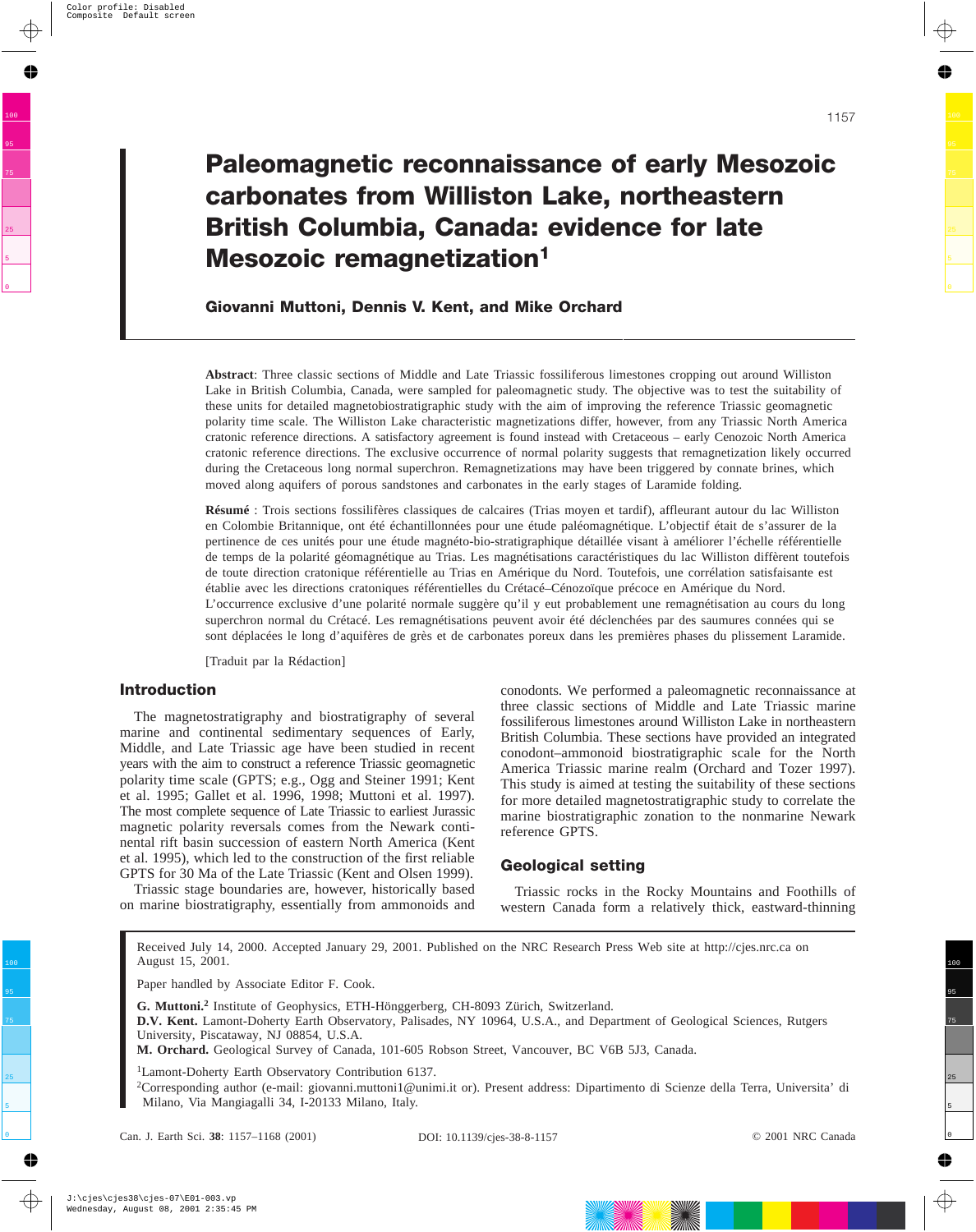

**Fig. 1.** Geographic and tectonic setting of British Columbia (*a*) and Williston Lake area with location of sampling sites (*b*).

sequence of marine to marginal marine siliciclastics, carbonates, and evaporites, which form part of the Western Canada Sedimentary Basin. In northeastern British Columbia, the Triassic succession was deposited within a major cratonic embayment along the passive margin of the North American craton (Gibson and Edwards 1990). The embayment developed during Early Carboniferous and Permian time and persisted into the Triassic in response to block faulting and tectonic subsidence along the axis of the Peace River Arch (Richards 1989; Henderson 1989). During Laramide deformation in the Cretaceous and Cenozoic, this region developed as an east-vergent thrust and fold belt on the easternmost side of the Cordillera close to the main thrust that marks the exposed boundary with the undeformed North America craton (Fig. 1).

The Williston Lake area (Fig. 1*b*) is a reference locality

that characterizes the Triassic system of the Foothills and Front Ranges of the Western Canada Sedimentary Basin. Williston Lake was created in 1967 for the generation of hydroelectric power on Peace River. As a result, many of the long-known Triassic outcrops studied since the 1920s by F.H. McLearn and later by E.T. Tozer of the Geological Survey of Canada were submerged and thus removed from further study. However, with the creation of Williston Lake, several new and unweathered Triassic rock localities became accessible along the shoreline. At these localities, Tozer (1982, 1994) collected new important Middle and Late Triassic ammonoid assemblages, and Orchard and Tozer (1997) developed an integrated conodont–ammonoid biostratigraphic scale.

The Triassic sedimentary succession in the Williston Lake area comprises eight formations, which are in ascending order the Grayling, Toad, and Liard formations of Early and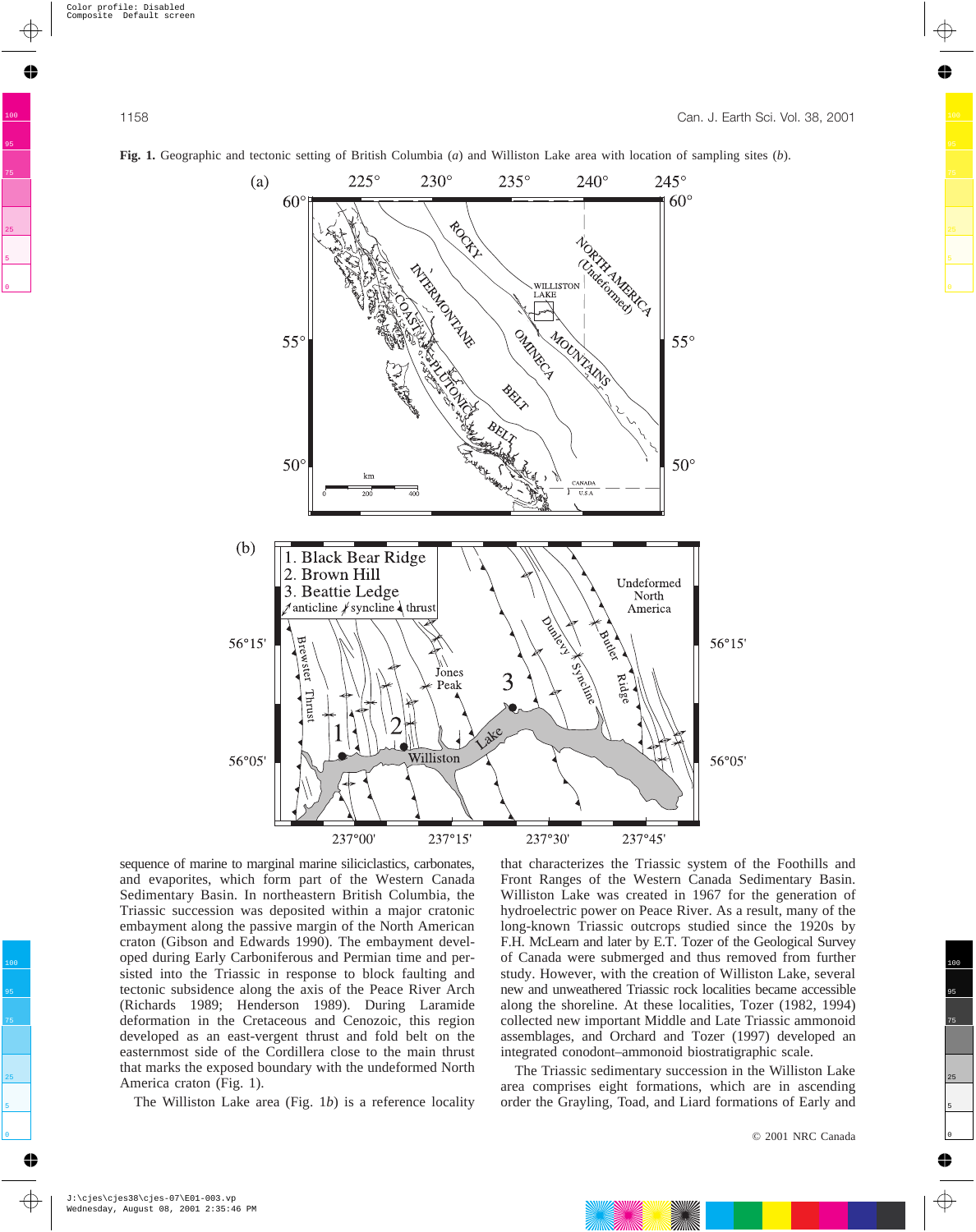**Fig. 2.** Generalized lithostratigraphic subdivision and age of the Triassic sedimentary succession in the Pine River – Williston Lake outcrop belt. The stratigraphic position of sampling localities is also reported.



Middle Triassic age; the Charlie Lake, Baldonnel, and Ludington formations of Late Triassic (Carnian) age; and the Pardonet and Bocock formations of Late Triassic (Norian) age (McLearn and Kindle 1950; Colquhoun 1962; Gibson and Edwards 1990; Fig. 2). These Triassic rocks are overlain by the Jurassic Fernie Formation and underlain by the Permian Fantasque Formation. For further information on the stratigraphy of the Triassic succession of the Western Canada Sedimentary Basin, including the Williston Lake area, see Edwards et al. 1994 and references therein.

This region is characterized by the presence of closely spaced folds and thrusts of Triassic to Cretaceous sedimentary rocks and lies between the Brewster Thrust to the west and the Butler Ridge Thrust to the east (British Columbia Geological Survey, Map 1634A, Halfway River, scale 1 : 25 000). Deformed upper Proterozoic to Permian sediments crop out to the west of the Brewster Thrust, whereas Mesozoic and Paleozoic sediments to the east of the Butler Ridge Thrust are substantially undeformed and lie upon the North America craton. The Butler Ridge Thrust, therefore, marks the exposed boundary between the Rocky Mountain Thrust Belt and stable North America (Fig. 1*b*).

#### **Sampling localities**

We focused our attention on three localities located along Peace Reach on the northern shore of Williston Lake. From west to east, these localities are Black Bear Ridge, Brown Hill, and Beattie Ledge (also known as Beattie Hill; Fig. 1).

(1)The Black Bear Ridge section (56°05′N, 236°58′E) is about 200 m thick and consists of the uppermost part of the **Fig. 3.** Acquisition curves of isothermal remanent magnetization (IRM) for selected samples from the Pardonet Formation at Black Bear Ridge (BB12.2B), the Ludington Formation at Black Bear Ridge (BB1.1B), and the Liard Formation at Brown Hill (BH8B) and Beattie Ledge (BL1.2B).



late Carnian Ludington Formation, the offshore lateral equivalent to the Baldonnel, Charlie Lake, and Liard formations, and the entire Norian Pardonet Formation, which is capped with the thin Rhaetian-age Bocock Formation and overlain by the Hettangian Fernie Formation. According to conodont biostratigraphy, the Triassic section ranges from the upper Carnian Nodosus Zone to the upper Norian Bidentata Zone. Fifteen hand samples were taken at Black Bear Ridge. The lowermost sample, BB1, was collected in the Ludington Formation, 2.5 m below the Pardonet Formation. The former consists of brownish-grey limestones and silty, sandy, and bioclastic limestones. The remaining samples (BB2–BB15) were distributed through the entire Pardonet Formation, which consists of dark grey to brownish-grey limestones, silty dolostones, and shales. The uppermost sample, BB15, is located within the *Monotis* beds of late Norian age, 30 m below the Triassic–Jurassic boundary (see note to Table 1 for bedding data).

(2) The Brown Hill section (56 $\degree$ 06 $'N$ , 237 $\degree$ 07 $'E$ ) consists of 790 m of sedimentary rocks, from the Toad Formation (Ladinian) to the Pardonet Formation of upper Norian age. Biostratigraphically, the section comprises the Mungoensis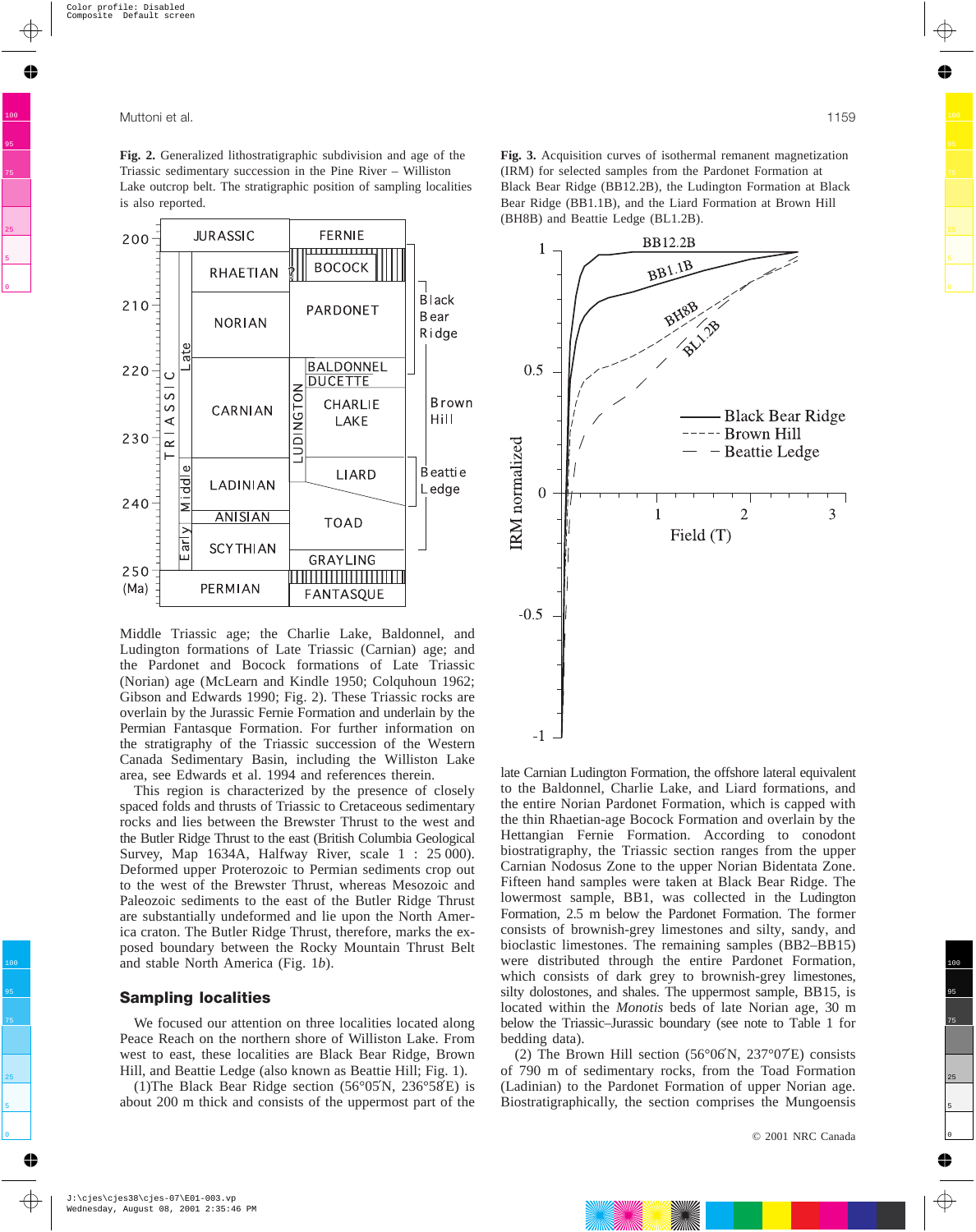**Fig. 4.** Thermal unblocking characteristics of orthogonal-axes IRM for selected samples from the Pardonet Formation at Black Bear Ridge (BB12.2B), the Ludington Formation at Black Bear Ridge (BB1.1B), and the Liard Formation at Brown Hill (BH8B) and Beattie Ledge (BL1.2B).



Zone (Ladinian) to the Bidentata Zone (upper Norian). The Charlie Lake Formation of Carnian age is neither well exposed nor fossiliferous and was, therefore, not sampled for paleomagnetism. Eight hand samples were taken in stratigraphic order at Brown Hill, seven in the Ladinian Toad and Liard formations (BH2, BH4, and BH6–BH10), and one (BH11) in the Pardonet Formation close to the Columbianus Zone ammonoid level of middle Norian age. The Toad Formation commonly consists of dark grey to brownish grey calcareous siltstones, silty limestones, and silty shales, whereas the Liard Formation consists of grey to yellow-grey calcareous to dolomitic sandstones, siltstones, sandy to silty limestones, and bioclastic limestones.

(3) The Beattie Ledge  $(56°10'N, 237°25'E)$  section, first described by McLearn (1940), is a few tens of metres thick and of stratigraphic importance for the Ladinian. It comprises the Middle Triassic Liard Formation from the Hungaricus Zone to the Mungoensis Zone and consists of decimetre-thick

arenaceous to calcareous beds with a nodular base rich in ammonoids and brachiopods, followed upwards by centimetrethick, evenly bedded, finer grained siltstone and limestone beds with rare fossils. Three hand samples were taken in stratigraphic order at Beattie Ledge in the evenly bedded upper part of the section (BL1 and BL2) and in the nodular lower part (BL3).

# **Paleomagnetism**

Hand samples yielded 43 standard  $11.4 \text{ cm}^3$  specimens from Black Bear Ridge, 17 specimens from Brown Hill, and 14 specimens from Beattie Ledge. Specimens were subjected to progressive thermal demagnetization analysis in the paleomagnetics laboratory at Lamont-Doherty using a 2G DC-squid cryogenic magnetometer located in a magnetically shielded room.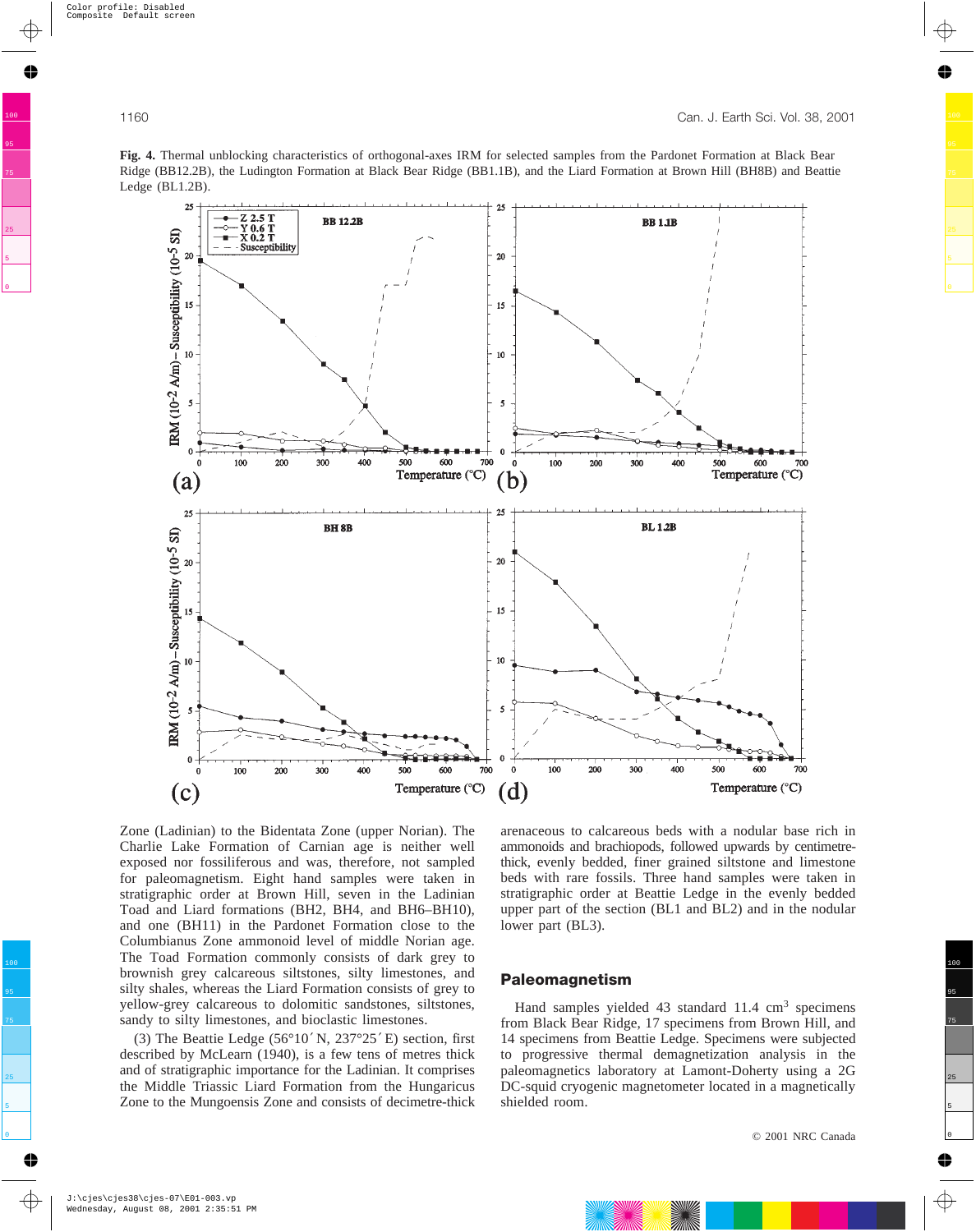**Fig. 5.** Representative examples of thermal demagnetization diagrams in in situ coordinates for the Pardonet Formation at Black Bear Ridge (BB12.2A), the Ludington Formation at Black Bear Ridge (BB1.1A), and the Liard Formation at Brown Hill (BH2.1A) and Beattie Ledge (BL1.1A). Solid symbols are projections onto the horizontal plane, and open symbols projections onto the vertical plane. All diagrams are in in situ coordinates.



#### **Rock magnetic properties**

The intensity of the natural remanent magnetization (NRM) at Black Bear Ridge, Brown Hill, and Beattie Ledge is 6.0, 3.0, and 1.9 mA/m, respectively. The magnetic mineralogy of selected samples was determined with acquisition curves of isothermal remanent magnetization (IRM) and thermal decay of a composite IRM imparted at 2.5, 0.6, and 0.2 T fields along sample orthogonal axes according to the method described by Lowrie (1990). IRM acquisition curves reveal that the Pardonet Formation at Black Bear Ridge is dominated by a soft coercivity component that saturates at fields of about 0.4 T (Fig. 3, sample BB12.2B). The thermal unblocking characteristics of orthogonal-axes IRM show that this dominant low-coercivity magnetic phase has maximum unblocking temperatures of 500–575°C (Fig. 4*a*), suggesting **Fig. 6.** Stereographic projections in in situ (geographic) and tilt-corrected coordinates of the B component directions isolated between 300 and 500°C at Black Bear Ridge, Brown Hill, and Beattie Ledge. Solid symbols refer to the lower hemisphere.



magnetite as the main carrier of the magnetic remanence. IRM acquisition curves of representative samples from the Ludington Formation at Black Bear Ridge (BB1.1B) and the Liard Formation at Brown Hill (BH8B) and Beattie Ledge (BL1.2B) reveal the presence of a soft coercivity phase, again consistent with magnetite, which variably coexists with a higher coercivity phase that does not saturate at 2.5 T fields (Fig. 3). Thermal decay of orthogonal IRM shows that this higher coercivity phase, mainly carried by the 2.5 T field curve, persists to 675°C, and is, therefore, attributed to hematite (e.g., Figs. 4*b*–4*d*).

#### **Paleomagnetic directions**

Progressive thermal demagnetization was applied to all remaining specimens to isolate the magnetic components of the NRM. Least-squares analysis was used to determine the component directions (Kirschvink 1980), chosen by inspection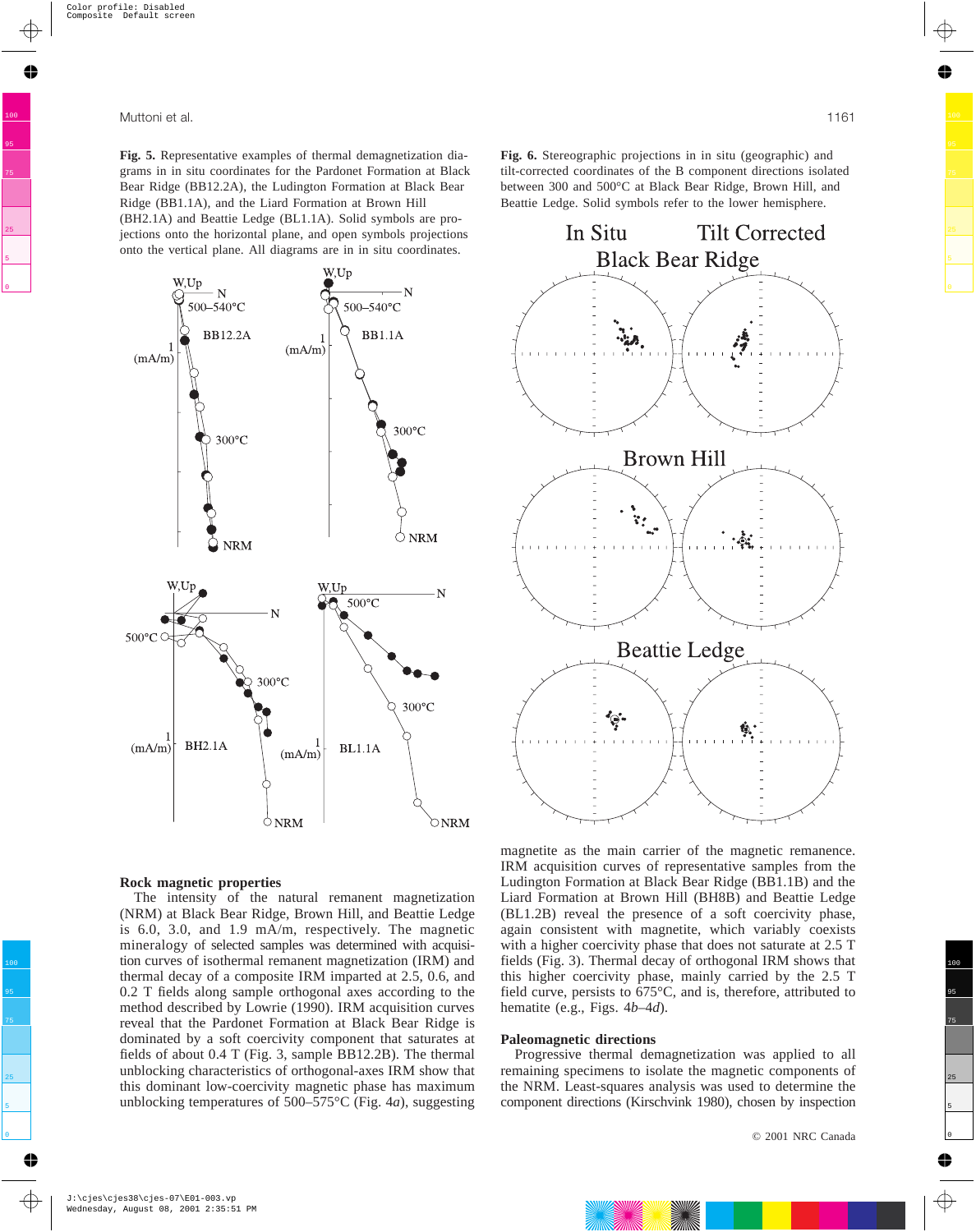|                         | Location        |                  |     |         | In situ |               |      |               | Tilt corrected  |               |      |               |                      |
|-------------------------|-----------------|------------------|-----|---------|---------|---------------|------|---------------|-----------------|---------------|------|---------------|----------------------|
| Site                    | Lat. N          | Long. E          | IV. | $N_{2}$ | $N_{2}$ | $D^{(\circ)}$ |      |               | $\alpha_{95}$ ( | $D^{(\circ)}$ |      |               | (°)<br>$\alpha_{95}$ |
| <b>Black Bear Ridge</b> | $56^{\circ}05'$ | 236°58'          |     | 43      | 37      | 67.6          | 50.1 | Non-Fisherian |                 | 301.2         | 66.9 | Non-Fisherian |                      |
| Brown Hill              | $56^{\circ}06'$ | $237^{\circ}07'$ |     |         | 15      | 61.1          | 31.3 | Non-Fisherian |                 | 292.2         | 69.7 | 70            | 4.6                  |
| Beattie Ledge           | $56^{\circ}10'$ | 237°25'          |     |         | 12      | 42.0          | 58.5 | 106           | 4.2             | 309.4         | 69.5 | 162           | 3.4                  |

|                                                                                                   | Location            |         |                | In situ        |                  |                          |                   |                   | Tilt corrected       |      |                  |                   |
|---------------------------------------------------------------------------------------------------|---------------------|---------|----------------|----------------|------------------|--------------------------|-------------------|-------------------|----------------------|------|------------------|-------------------|
| Site                                                                                              | Lat. N              | Long. E | $N_1$          | $N_2$<br>$N_3$ | D(°)             | I(°)<br>$\boldsymbol{k}$ |                   | $\alpha_{95}$ (°) | D(°)                 | I(°) | $\boldsymbol{k}$ | $\alpha_{95}$ (°) |
| <b>Black Bear Ridge</b>                                                                           | 56°05'              | 236°58' | 15             | $43\,$<br>37   | 67.6             | 50.1                     | Non-Fisherian     |                   | 301.2                | 66.9 | Non-Fisherian    |                   |
| Brown Hill                                                                                        | $56^{\circ}06'$     | 237°07' | 8              | 17<br>15       | 61.1             | 31.3                     | Non-Fisherian     |                   | 292.2                | 69.7 | $70\,$           | 4.6               |
| Beattie Ledge                                                                                     | $56^{\circ}10'$     | 237°25' | $\mathfrak{Z}$ | 14<br>12       | 42.0             | 58.5<br>106              | 4.2               |                   | 309.4                | 69.5 | 162              | 3.4               |
|                                                                                                   |                     |         |                |                |                  |                          |                   |                   |                      |      |                  |                   |
|                                                                                                   |                     |         |                |                |                  |                          |                   |                   |                      |      |                  |                   |
| Table 2. Paleomagnetic overall mean directions and paleopoles from Williston Lake.<br>% unfolding | $\cal N$            | D(°)    |                | I(°)           | $\boldsymbol{k}$ |                          | Lat. N $(^\circ)$ |                   | Long. E $(^{\circ})$ |      |                  | dm $(°)$          |
|                                                                                                   |                     |         |                |                |                  | $\alpha_{95}$ (°)        |                   |                   |                      |      | dp (°)           |                   |
| $\boldsymbol{0}$<br>72                                                                            | $\mathfrak{Z}$<br>3 |         | 47.1<br>349.1  | 58.3<br>76.2   | 25<br>417        | 25.1<br>6.0              | 80.6<br>80.6      |                   | 206.6<br>206.6       |      | 10.3<br>10.3     | 11.1<br>11.1      |
| $80\,$                                                                                            | 3                   |         | 331.1          | 75.5           | 676              | 4.7                      | 74.1              |                   | 183.2                |      | 7.9              | 8.6               |
| 87                                                                                                | $\mathfrak{Z}$      |         | 317.9          | 73.9           | 821              | 4.3                      | 67.8              |                   | 174.8                |      | $7.0\,$          | 7.8               |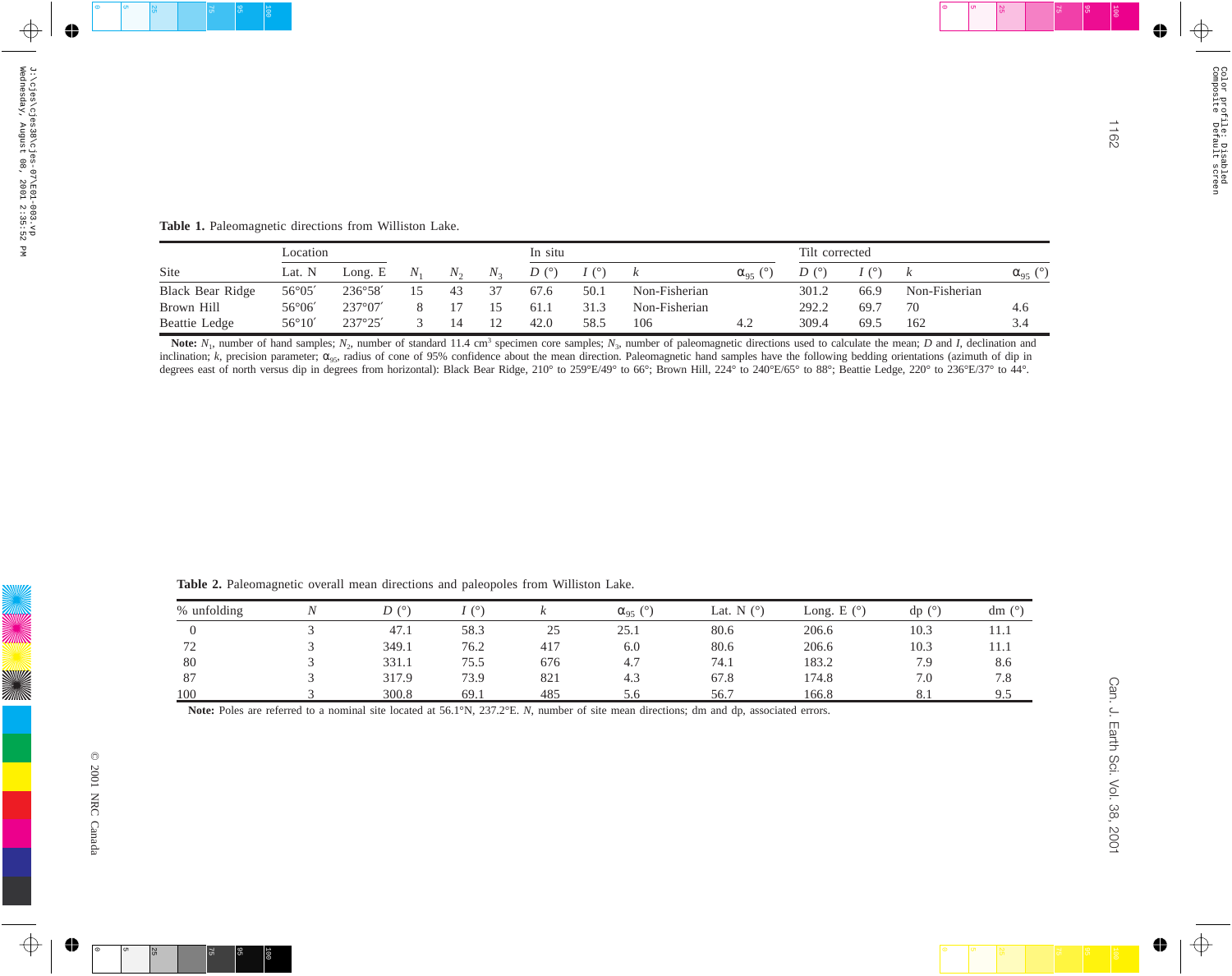**Fig. 7.** (*a*) Stereographic projections in in situ (geographic) and tilt-corrected coordinates of the B component mean directions from Black Bear Ridge, Brown Hill, and Beattie Ledge (symbols refer to the lower hemisphere). (*b*) Variation of the  $k_{\rm sin}/k$  ratio and associated error (Cox 1969) upon incremental correction for bedding tilt with location of region where grouping is significant at 99% confidence level (McElhinny 1964; shaded area). The Great Circle distance and associated errors between the Williston overall mean direction at incremental correction for tilting and the Carnian (Kent and Olsen 1997) and Cretaceous (Van Fossen and Kent 1992) reference directions for stable North America are also reported. See text for discussion.



#### % Unfolding

of vector end-point demagnetization diagrams (Zijderveld 1967). Site mean directions were determined on all specimens from each individual site using standard Fisher statistics. In situ demagnetization diagrams show the presence of a scattered initial "A" component isolated between the NRM and 200°C (Fig. 5), which is broadly consistent with acquisition along the present-day Earth's magnetic field direction (north and steeply down). A single-polarity univectorial component, hereafter referred to as the "B" component, was isolated in the temperature range from 300 to 500°C (Fig. 5). This magnetization component is oriented northeast and down in in situ coordinates or northwest and down in tilt-corrected coordinates (Fig. 6; Table 1).

The site mean B directions from Black Bear Ridge, Brown Hill, and Beattie Ledge show a statistically significant improvement in grouping between 72 and 100% unfolding (at 99% confidence level; McElhinny 1964; Fig. 7*a*, 7*b*). The Williston Lake overall mean direction at 87% unfolding, where grouping is best, is declination  $D = 317.9^{\circ}$  and inclination  $I = 73.9^{\circ}$  (Table 2). Bracketing directions for the range of statistically significant grouping are reported in Table 2.

The peak in precision parameter *k* at 87% unfolding suggests a secondary synfolding magnetization, although 100% unfolding is not statistically precluded and, therefore, the directions might be prefolding and possibly original. However, the Williston overall mean direction at any position between 72 and 100% unfolding is too steep to be reconciled with Triassic cratonic North America directions. The Williston mean inclinations imply paleolatitudes of 50–70° compared with only about 25° predicted for the area based on Late Triassic (Carnian) reference direction for stable North America (Kent and Olsen 1997). Further details of the relationship between Williston and North America reference directions are more effectively visualized in pole space.

#### **Paleopoles**

We calculate a sequence of paleopoles from the Williston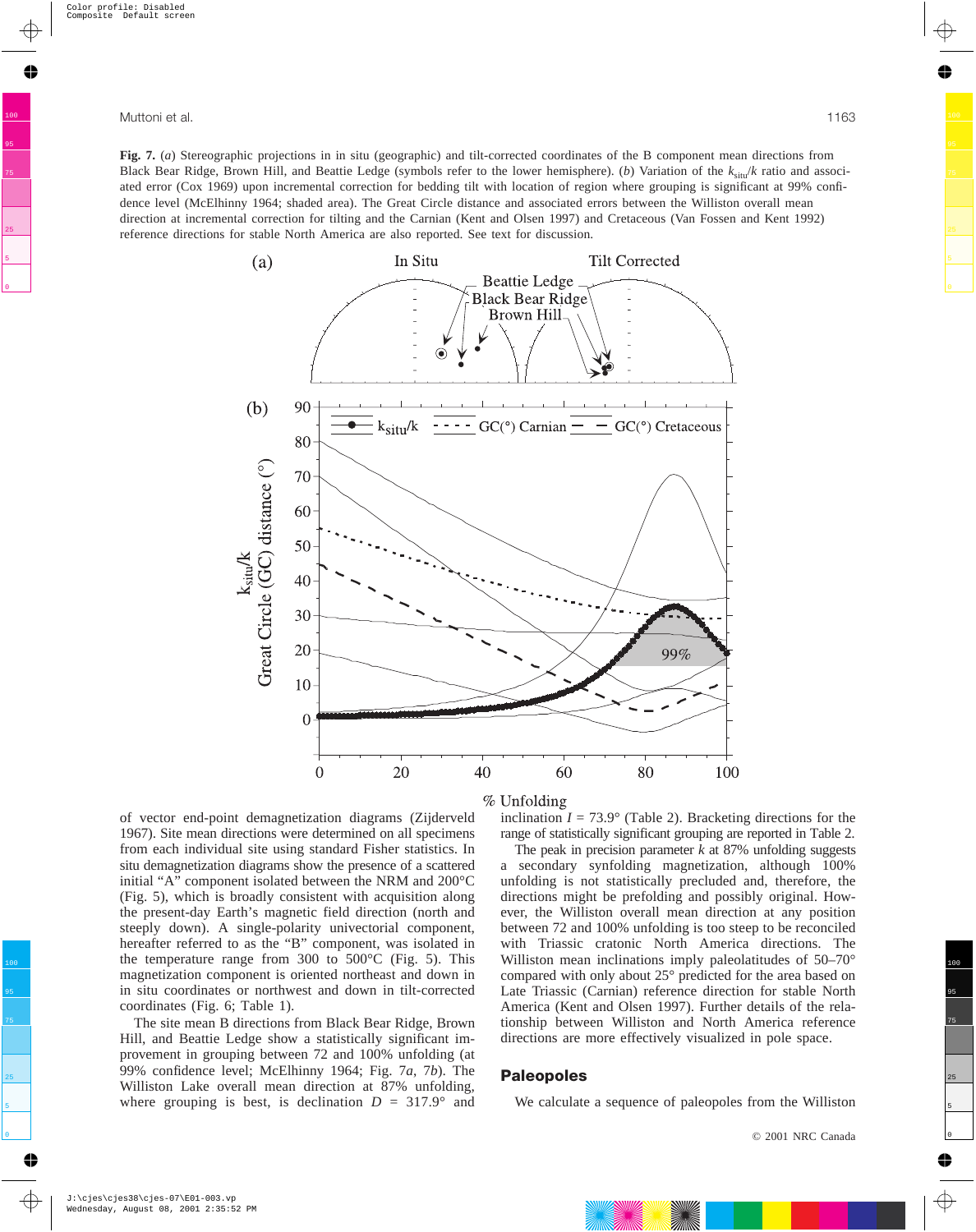**Fig. 8.** The Williston Lake B component synfolding paleopole track from 72 to 100% unfolding (solid circles) is compared with the master apparent polar wander path in North America coordinates of Besse and Courtillot (1991; open circles from 10 to 200 Ma), with selected Triassic paleopoles from regions of stable North America outside the Colorado Plateau (Red Peak, Scythian; Dan River – Danville, Carnian; Lower Newark, Carnian; Upper Newark, Norian; Upper Newark, Hettangian), and with Late Triassic data from the Colorado Plateau (Norian Plateau). The 124–88 Ma paleopole of Van Fossen and Kent (1992; Cretaceous Standstill pole) is also shown.



Lake overall mean direction from 72 to 100% unfolding (Table 2). These are compared with the Jurassic–Cenozoic master apparent polar wander path (APWP) in North America coordinates of Besse and Courtillot (1991) and selected Triassic reference paleopoles from North America (Kent and Witte 1993; Kent and Olsen 1997; Fig. 8).

The Williston paleopole at any degree of unfolding is far removed from Triassic North American reference paleopoles from either on or off the Colorado Plateau (Fig. 8). A *southerly* motion of about 3000 km would be required to reconcile Williston with North America Triassic cratonic paleopoles. There is no geologic or paleomagnetic evidence, however, that the Foothills and Front Ranges have ever moved northward or southward by any substantial amount, only that they have been thrust faulted east-northeast by a few tens of kilometres during Laramide deformation pulses (D.T.A. Symons, personal communication, 2000). Up to 4000 km of tectonic displacement in a *northerly* direction during the Cretaceous–Eocene has been proposed for allochthonous accreted and parautochthonous terrains of the northern Cordillera located to the west of the Foothills and Front Ranges (Irving et al. 1996 and references therein). The exclusive occurrence of normal polarity remanence directions, when the Middle and Late Triassic are characterized by two or more reversals per million years (Muttoni et al. 1997; Kent and Olsen 1999), is an additional argument against a primary origin for the Williston remanence.

The full range of statistically significant Williston paleopoles between 72 and 100% unfolding is compatible in colatitude with the Cretaceous–Cenozoic portion of the stable North America APWP. At 72% unfolding, the Williston paleopole is rotated by  $10 \pm 12^{\circ}$  clockwise with respect to the Early Cretaceous North America reference paleopole (124–88 Ma) of Van Fossen and Kent (1992; latitude 71.2°N, longitude 194.1°E), whereas at 100% unfolding the Williston paleopole is rotated by  $19 \pm 10^{\circ}$  counterclockwise from this reference pole. At 87% unfolding, where directional grouping is best, the angular distance between the Williston and Cretaceous reference paleopoles is  $7.5 \pm 9^{\circ}$ , whereas at 80% unfolding the paleopoles are also statistically indistinguishable (Fig. 8).

We suggest that Triassic rocks at Williston Lake were remagnetized during the initial stages of the Cretaceous– Cenozoic Laramide orogenic phase between 72 and 100% unfolding. The exclusive occurrence of normal polarity directions can then be reconciled with remanence acquisition during either the Cretaceous long normal superchron, a period of the Earth's magnetic field from about 118 to 84 Ma characterized by stable normal polarity, or perhaps one of the somewhat shorter, but still appreciable in length, normal polarity chrons in the Late Cretaceous (e.g., C33n). Large-scale dextral strike-slip faults associated with the Cretaceous–Eocene northern Cordillera tectonics in the parautochthonous-accreted terrains region to the west of the North America craton (e.g.,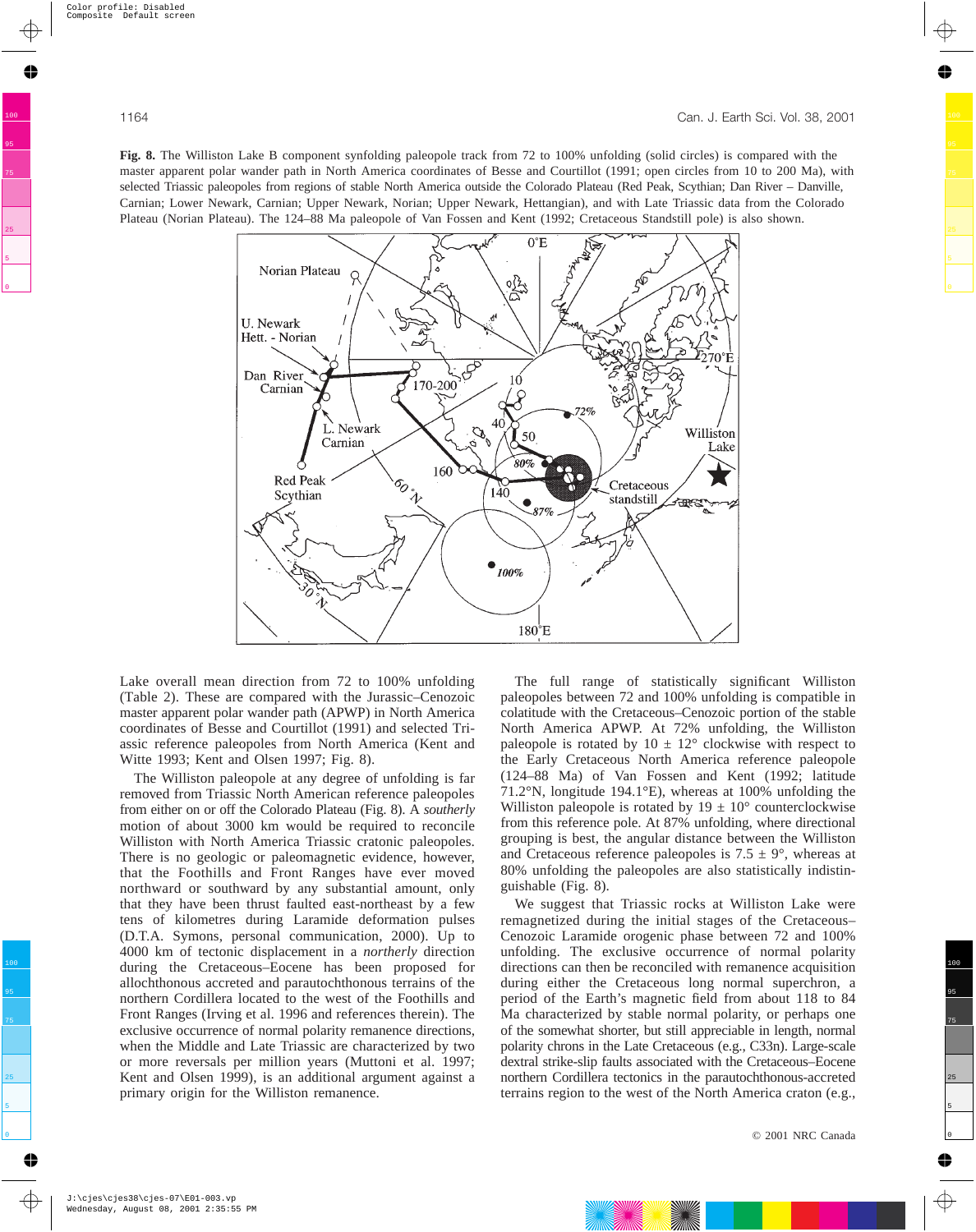**Fig. 9.** Map of the North America continent with location of sites remagnetized in the Cretaceous (open squares) and Carboniferous – Early Permian (solid circles). Shaded areas are fold–thrust belts, and smoothed polygons are gas and oil fields (Oliver 1986, simplified). Numbers correspond to references as follows: 1, Bohnel et al. 1990; 2, Hagstrum and Sedlock 1990; 3, Hagstrum et al. 1985; 4,

Hagstrum et al. 1993; 5, Hagstrum 1994; 6, Spall 1971; 7, Hagstrum 1992; 8, Gillett and Van Alstine 1982; 9, Reynolds et al. 1985; 10, Frei and Blake 1987; 11, Achache et al. 1982; 12, Russell et al. 1982; 13, Schwartz and Van der Voo 1984; 14, Bogue et al. 1989; 15, Enkin et al. 1997, Symons et al. 1998*b*, 1999, Gillen et al. 1999, Enkin et al. 2000, and Cioppa et al. 2000; 16, Rees et al. 1985; 17, this study; 18, Zhang et al. 1996; 19, Haeussler et al. 1992; 20, Butler et al. 1988; 21, Symons et al. 1993; 22, Wynne et al. 1998; 23, Smethurst et al. 1999; 24, Lewchuk et al. 2000. Carboniferous – Early Permian remagnetizations from the northeastern Appalachians (Newfoundland, Nova Scotia, Quebec, and Maine) are from Irving and Strong (1984), Johnson and Van der Voo (1986), Pan et al. (1993), Seguin (1986), Wellensiek et al. (1990), and Lombard et al. (1991). Remagnetizations from the central-southern Appalachians (from New York State to Alabama) are from Miller and Kent (1988 and references therein), Stamatakos et al. (1996 and references therein), and Hodych et al. (1985). Remagnetizations north of the Ouachita front are from Symons et al. (1998*a*) (Missouri); Ellwood and Crick (1988) and Elmore et al. (1993) (Oklahoma); Haubold (1999) (central and western Texas); and Lynnes and Van der Voo (1984) and Larson and Mutschler (1971) (Colorado).



Irving et al. 1996) induced generally clockwise rotations of crustal blocks about subvertical axes, like in the McConnell Creek area to the west of Williston Lake (Zhang et al. 1996). In the Foothills and Front Ranges of the North American craton (e.g., Williston Lake), however, there seems to be no paleomagnetic evidence for any substantial amount of clockwise or counterclockwise rotation in Laramide-remagnetized rocks (e.g., Smethurst et al. 1999). This indicates that the 72 or 100% unfolding may not be the correct reference frames for calculating the Williston pole because of the clockwise or counterclockwise rotations that they would imply, respectively. Despite the uncertainty in the Williston pole position, however, it is interesting to note the occurrence of secondary, probably Cretaceous directions acquired sometime in the folding process. We compare Williston data with data from the literature and discuss the origin of what seems to be a

widespread event of Cretaceous remagnetization in the North America continent (Irving et al. 1993).

## **Cretaceous remagnetizations in North America**

In the North America continent, remagnetizations of Cretaceous age have been reported along the Rocky Mountains from Mexico (Fig. 9, locality 1) to the northern Canadian Cordillera (locality 22), up to the Northwest Territories (Park 1992) and the Brooks Range in Alaska (Hillhouse and Gromme 1983). Remagnetizations are frequently of thermoviscous or thermochemical origin (Kent 1985; Miller and Kent 1988) associated with the emplacement of batholiths or volcanic activity (localities 2–4, 10–12, 16, 18, 20, 22) or in other ways related to Cretaceous Cordillera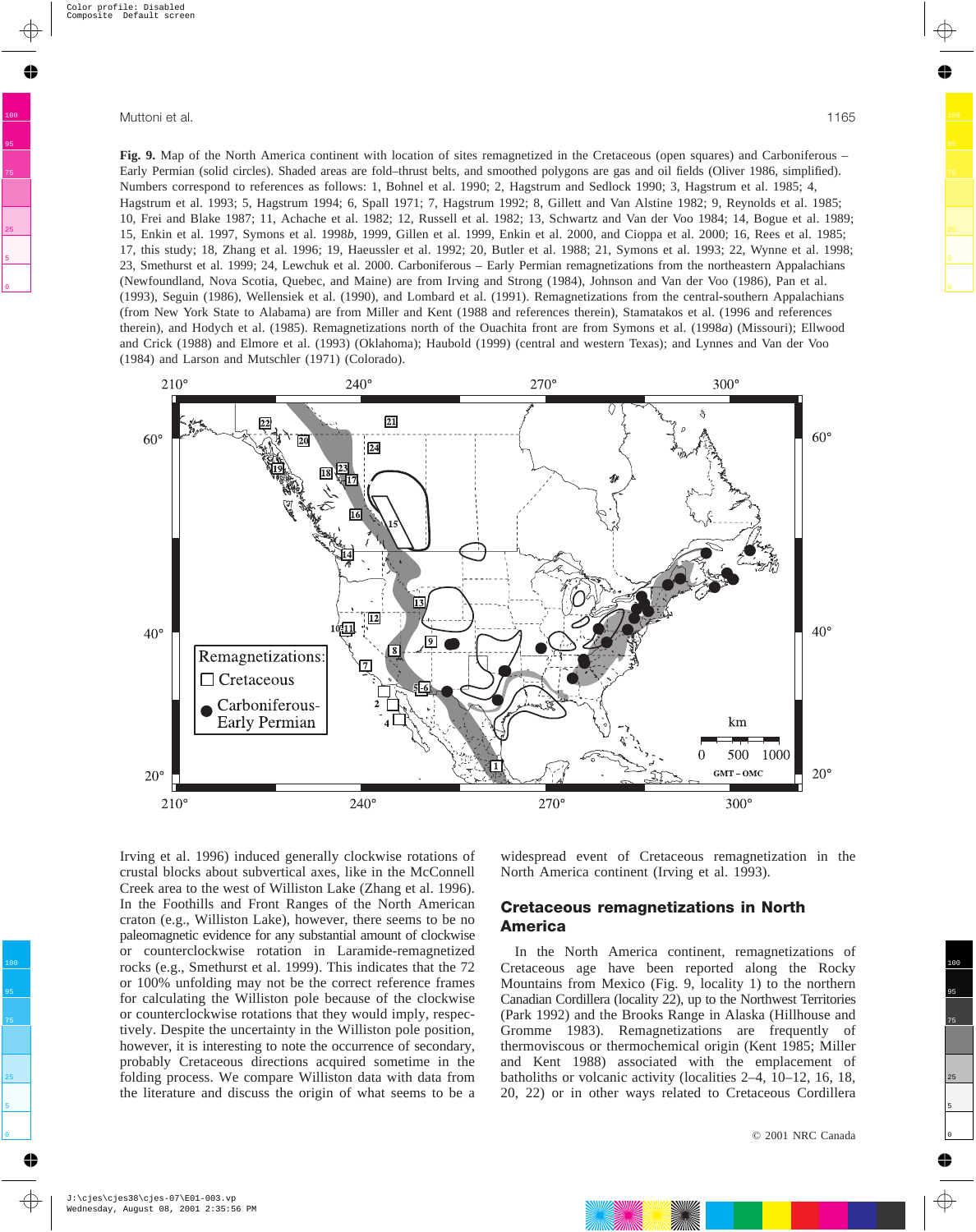orogenic events (localities 1, 7, 8, 13, 14, 19). In the Foothills of the Rocky Mountains and in the adjacent foreland domains, remagnetizations of Cretaceous age have been specifically associated with tectonically induced migration of mineralizing fluids (localities 9, 15, 21, 24). The emplacement of thrust sheets in zones of convergence causes the expulsion of chemically active, hot fluids from the margin sediments toward the craton (Oliver 1986, 1992). These fluids are thought to play key roles in geologic phenomena, such as the distribution of hydrocarbons and ores, the variation in the rank of coals, and the growth of authigenic minerals, and were considered responsible for widespread thermochemical remagnetizations in the Appalachians during the Carboniferous – Early Permian (Miller and Kent 1988 and references therein) (Fig 9, solid circles). A similar mechanism involving fluid-flow events associated with the Laramide orogeny has been recently proposed to explain Cretaceous remagnetizations and other geological phenomena in the Western Canada Sedimentary Basin and adjacent Foothills regions (Enkin et al. 1997, 2000; Symons et al. 1998*b*, 1999; Gillen et al. 1999; Cioppa et al. 2000; Fig. 9, locality 15). In the Peace River Arch area, large-scale fluid flows of Late Cretaceous – early Cenozoic age moved from elevated recharge zones in the west toward the eastern flank of the Western Canada Sedimentary Basin, overprinting Precambrian–Devonian fission-track data (Issler et al. 1990). It is, therefore, possible that Triassic rocks at Williston Lake in the Peace River Arch area were also remagnetized by fluid events of the type described by Issler et al. (1990).

## **Conclusions**

This study was aimed at obtaining magnetostratigraphic data to establish a well-dated magnetic reversal sequence in the Middle and Late Triassic classic fossiliferous localities at Williston Lake in the Peace River Arch area of northwestern British Columbia. However, all sites have been remagnetized and cannot be used for their intended purpose. Sedimentary rocks at Williston Lake bear only normal polarity magnetization when the Middle and Late Triassic have been proved to have frequent reversals (Muttoni et al. 1997; Kent et al. 1995). Williston magnetization components differ from any Triassic North America cratonic (or Colorado Plateau) reference direction, and a large-scale southerly motion would be required if they were in fact Triassic, at odds with the geological history of the northern Cordillera (Irving et al. 1996). Good agreement is found instead with Cretaceous – early Cenozoic North America cratonic directions, and the exclusive occurrence of normal polarity suggests that remagnetization may have occurred during the Cretaceous long normal superchron. Remagnetizations may have been triggered by connate brines moving eastward along aquifers of porous sandstones and carbonates (Bachu 1995) prior to or in the early stages of folding in the Rocky Mountains thrust–fold belt toward the North American craton during Laramide orogeny in the Cretaceous, as suggested also for localities elsewhere in the Western Canada Sedimentary Basin (e.g., Gillen et al. 1999). This study provides additional evidence that the North America continent was affected by large-scale remagnetizations associated with Cretaceous – early Cenozoic orogenetic events such as the Sevier and (or) Laramide in the west coast domains, complementary to the Paleozoic Alleghany orogeny in the east coast domains. The virtual absence of plate motion and, therefore, polar wander in the North America continent during the Cretaceous (the so-called "North America paleopole standstill," Fig. 8) limits the use of paleomagnetism to discriminate between remagnetizations related to the Cretaceous (e.g., Sevier) or those of the Cretaceous – early Cenozoic Laramide orogeny. On the basis of pole position analysis on ancient remagnetized rocks, however, we tend to exclude the occurrence of older remagnetizations like those possibly associated with the Antler or Sonoman orogeny of Late Devonian – Carboniferous and Permian–Triassic age, respectively. The Sevier–Laramide tectonic episode seems, therefore, to have overprinted any previous one, like in the Appalachians, the Alleghany orogeny has commonly overprinted Taconic or Acadian remagnetizations.

#### **Acknowledgments**

Timothy Tozer and David Gibson led G.M. to the field and provided useful geological material and information used in this paper.

### **References**

- Achache, J., Cox, A., and O'Hare, S. 1982. Paleomagnetism of the Devonian Kennett Limestone and the rotation of the eastern Klamath Mountains, California. Earth and Planetary Science Letters, **61**: 365–380.
- Bachu, S. 1995. Synthesis and model of formation water flow, Alberta Basin, Canada. American Association of Petroleum Geologists Bulletin, **79**: 1159–1178.
- Besse, J., and Courtillot, V. 1991. Revised and synthetic apparent polar wander paths of the African, Eurasian, North American and Indian Plates, and true polar wander since 200 Ma. Journal of Geophysical Research, **96**: 4029–4050.
- Bogue, S.W., Cowan, D.S., and Garver, J.I. 1989. Paleomagnetic evidence for poleward transport of Upper Jurassic rocks in the Decatur Terrane, San Juan Islands, Washington. Journal of Geophysical Research, **94**: 10 415 – 10 427.
- Bohnel, H., Gose, W.A., Testarmata, M.M., and Noriega, G.B. 1990. Palaeomagnetic results from the southern Sierra Madre Oriental, Mexico: evidence for early Cretaceous or Laramide remagnetization? Physics of the Earth and Planetary Interiors, **64**: 211–223.
- Butler, R.F., Harms, T.A., and Gabrielse, H. 1988. Cretaceous remagnetization in the Sylvester Allochthon: limits to post-105 Ma northward displacement of north-central British Columbia. Canadian Journal of Earth Sciences, **25**: 1316–1322.
- Cioppa, M.T., Al-Aasm, I.S., Symons, D.T.A., Lewchuk, M.T., and Gillen, K.P. 2000. Correlating paleomagnetic, geochemical and petrographic evidence to date diagenetic and fluid flow events in the Mississippian Turner Valley Formation, Moose Field, Alberta, Canada. Sedimentary Geology, **131**: 109–129.
- Colquhoun, D.J. 1962. Triassic stratigraphy in the vicinity of Peace River Foothills, British Columbia. *In* Edmonton Geological Society, 4th Annual Field Trip Guidebook, pp. 57–58.
- Cox, A. 1969. Confidence limits for the precision parameter *k*. Geophysical Journal of the Royal Astronomical Society, **18**: 545–549.
- Edwards, D.E., Barclay, J.E., Gibson, D.W., Kvill, G.E., and Halton, E. 1994. Triassic strata of the Western Canada sedimentary basin. *In* Geological atlas of the Western Canada sedimentary basin.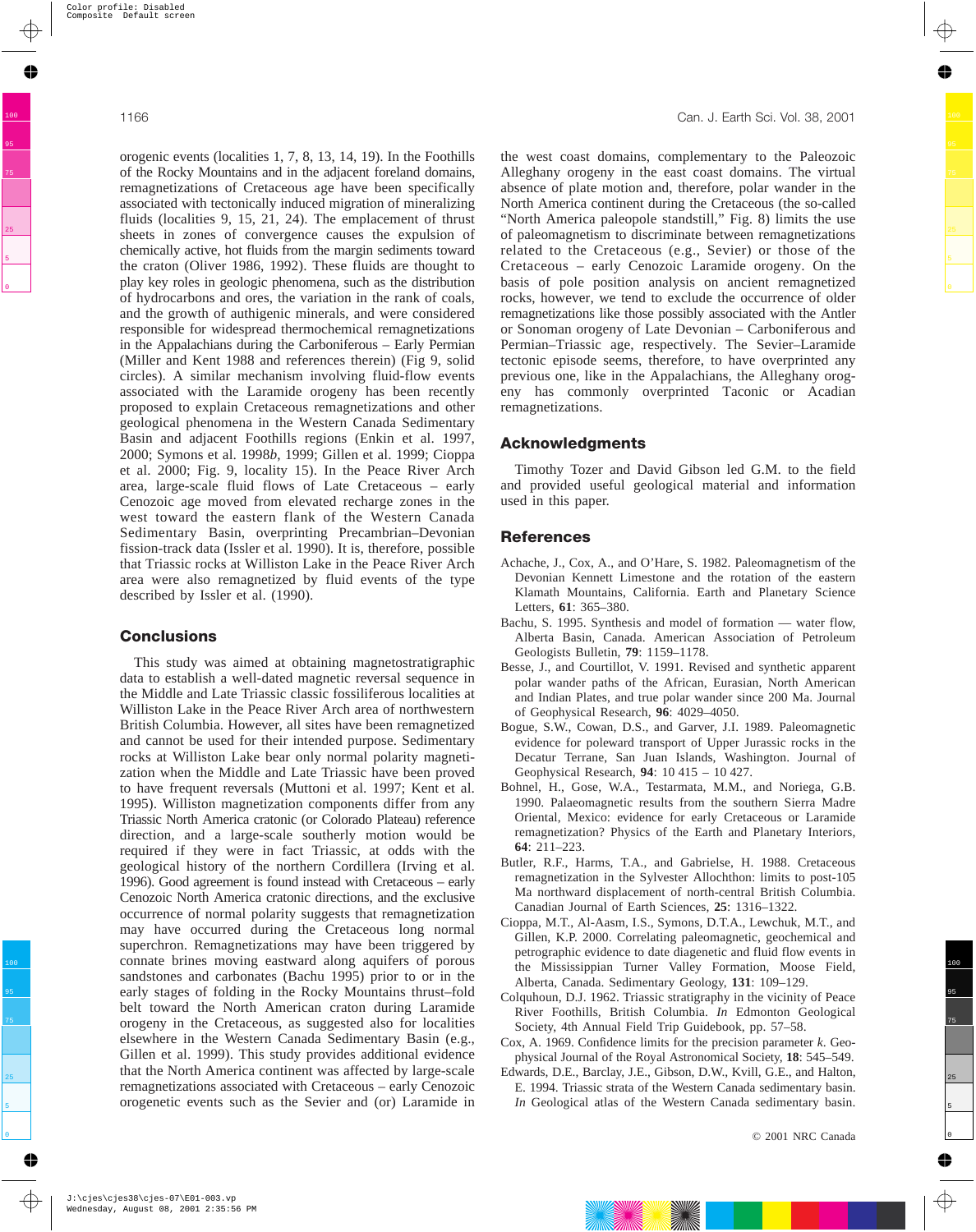*Composed by* G.D. Mossop and I. Shetsen. Canadian Society of Petroleum Geologists and Alberta Research Council, Calgary, pp. 259–276.

- Ellwood, B.B., and Crick, R.E. 1988. Paleomagnetism of Paleozoic asphaltic deposits in southern Oklahoma, U.S.A. Geophysical Research Letters, **15**: 436–439.
- Elmore, R.D., London, D., Bagley, D., Fruit, D., and Gao, G. 1993. Remagnetization by basinal fluids: testing the hypothesis in the Viola Limestone, southern Oklahoma. Journal of Geophysical Research, **98**: 6237–6254.
- Enkin, R.J., Osadetz, K.G., Wheadon, P.M., and Baker, J. 1997. Paleomagnetic constraints on the tectonic history of the Foreland Belt, southern Canadian Cordillera: preliminary results. Canadian Journal of Earth Sciences, **34**: 260–270.
- Enkin, R.J., Osadetz, K.G., Baker, J., and Kisilevsky, D. 2000. Orogenic remagnetizations in the front ranges and inner foothills of the southern Canadian Cordillera: chemical harbinger and thermal handmaiden of Cordilleran deformation. Geological Society of America Bulletin, **112**: 929–942.
- Frei, L.S., and Blake, M.C. 1987. Remagnetization of the coast range ophiolite and lower part of the Great Valley sequence in northern California and southwest Oregon. Journal of Geophysical Research, **92**: 3487–3499.
- Gallet, Y., Besse, J., Krystyn, L., and Marcoux, J. 1996. Norian magnetostratigraphy from the Scheiblkogel section (Austria): constraint on the origin of the Antalya Nappes (Turkey). Earth and Planetary Science Letters, **140**: 113–122.
- Gallet, Y., Krystyn, L., and Besse, J. 1998. Upper Anisian to lower Carnian magnetostratigraphy from the Northern Calcareous Alps (Austria). Journal of Geophysical Research, **103**: 605–621.
- Gibson, D.W., and Edwards, D.E. 1990. An overview of Triassic stratigraphy and depositional environments in the Rocky Mountain foothills and western interior plains, Peace River arch area, northeastern British Columbia. Bulletin of Canadian Petroleum Geology, **38A**: 146–158.
- Gillen, K.P., Van der Voo, R., and Thiessen, J.H. 1999. Late Cretaceous – Early Tertiary remagnetization of the Devonian Swan Hills Formation recorded in carbonate cores from the Caroline Gas Field, Alberta, Canada. American Association of Petroleum Geologists Bulletin, **83**: 1223–1235.
- Gillett, S.L., and Van Alstine, D.R. 1982. Remagnetization and tectonic rotation of Upper Precambrian and Lower Paleozoic strata from the Desert Range, Nevada. Journal of Geophysical Research, **87**: 10 929 – 10 953.
- Haeussler, P., Coe, R.S., and Onstott, T.C. 1992. Paleomagnetism of the Late Triassic Hound Island volcanics: revisited. Journal of Geophysical Research, **97**: 19 617 – 19 639.
- Hagstrum, J.T. 1992. Remagnetization of the coast range ophiolite at Stanley Mountain, California, during accretion near 10°N paleolatitude. Geology, **20**: 503–506.
- Hagstrum, J.T. 1994. Remagnetization of Jurassic volcanic rocks in the Santa Rita and Patagonia Mountains, Arizona: implications for North American apparent polar wander. Journal of Geophysical Research, **99**: 15 103 – 15 113.
- Hagstrum, J.T., and Sedlock, R.L. 1990. Remagnetization and northward translation of Mesozoic red chert from Cedros Island and the San Benito Islands, Baja California, Mexico. Geological Society of America Bulletin, **102**: 983–991.
- Hagstrum, J.T., McWilliams, M., Howell, D.G., and Gromme, C.S. 1985. Mesozoic paleomagnetism and northward translation of the Baja California Peninsula. Geological Society of America Bulletin, **96**: 1077–1090.
- Hagstrum, J.T., Martinez, M.L., and York, D. 1993. Paleomagnetic and 40Ar/39Ar evidence for remagnetization of Mesozoic oceanic

rocks on the Vizcaino Peninsula, Baja California Sur, Mexico. Geophysical Research Letters, **20**: 1831–1834.

- Haubold, H. 1999. Alteration of magnetic properties of Palaeozoic platform carbonate rocks during burial diagenesis (Lower Ordovician sequence, Tex., U.S.A.). *In* Palaeomagnetism and diagenesis in sediments. *Edited by* D.H. Tarling and P. Turner. Geological Society Special Publication (London), pp. 181–203.
- Henderson, C.M.B. 1989. Absaroka Sequence; the lower Absaroka Sequence; Upper Carboniferous and Permian. *In* Western Canada sedimentary basin; a case history. *Edited by* B.D. Ricketts. Canadian Society of Petroleum Geologists, Calgary, Alta., pp. 203–217.
- Hillhouse, J.W., and Gromme, C.S. 1983. Paleomagnetic studies and the hypothetical rotation of Arctic Alaska. Alaska Geological Society Journal, **2**: 27–39.
- Hodych, J.P., Patzold, R.R., and Buchan, K.L. 1985. Chemical remanent magnetization due to deep-burial diagenesis in oolitic hematite-bearing ironstones of Alabama. Physics of the Earth and Planetary Interiors, **37**: 261–284.
- Irving, E., and Strong, D.F. 1984. Paleomagnetism of the Early Carboniferous Deer Lake Group, western Newfoundland: no evidence for carboniferous displacement of "Acadia." Earth and Planetary Science Letters, **69**: 379–390.
- Irving, E., Wynne, P.J., and Globermann, B.R. 1993. Cretaceous paleolatitudes and overprints of North American Craton. *In* Evolution of the Western Interior Basin. *Edited by* W.G.E. Caldwell and E.G. Kauffmann. Geological Association of Canada, Special Paper, pp. 91–96.
- Irving, E., Wynne, P.J., Thorkelson, D.J., and Schiarizza, P. 1996. Large (1000 to 4000 km) northward movements of tectonic domains in the northern Cordillera, 83 to 45 Ma. Journal of Geophysical Research, **101**: 17 901 – 17 916.
- Issler, D.R., Beaumont, C., Willett, S.D., Donelick, R.A., Mooers, J., and Grist, A. 1990. Preliminary evidence for apatite fissiontrack data concerning the thermal history of the Peace River arch region, Western Canada Sedimentary Basin. Bulletin of Canadian Petroleum Geology, **38A**: 250–269.
- Johnson, R., and Van der Voo, R. 1986. Paleomagnetism of the Late Precambrian Fourchu Group, Cape Breton Island, Nova Scotia. Canadian Journal of Earth Sciences, **23**: 1673–1685.
- Kent, D.V. 1985. Thermoviscous remagnetization in some Appalachian Limestones. Geophysical Research Letters, **12**: 805–808.
- Kent, D.V., and Olsen, P.E. 1997. Paleomagnetism of Upper Triassic continental sedimentary rocks from the Dan River – Danville rift basin (eastern North America). Geological Society of America Bulletin, **109**: 366–377.
- Kent, D.V., and Olsen, P.E. 1999. Astronomically tuned geomagnetic polarity time scale for the Late Triassic. Journal of Geophysical Research, **104**: 12 831 – 12 841.
- Kent, D.V., and Witte, W.K. 1993. Slow apparent polar wander for North America in the Late Triassic and large Colorado Plateau Rotation. Tectonics, **12**: 291–300.
- Kent, D.V., Olsen, P.E., and Witte, W.K. 1995. Late Triassic earliest Jurassic geomagnetic polarity sequence and paleolatitudes from drill cores in the Newark rift basin, eastern North America. Journal of Geophysical Research, **100**: 14 965 – 14 998.
- Kirschvink, J.L. 1980. The least-squares line and plane and the analysis of palaeomagnetic data. Geophysical Journal of the Royal Astronomical Society, **62**: 699–718.
- Larson, E.E., and Mutschler, F.E. 1971. Anomalous paleomagnetic pole from isotopically dated Cambro-Ordovician intrusives in Colorado. Geological Society of America Bulletin, **82**: 1657–1666.
- Lewchuk, M.T., Al-Aasm, I.S., Symons, D.T.A., and Gillen, K.P. 2000. Late Laramide dolomite recrystallization of the Husky